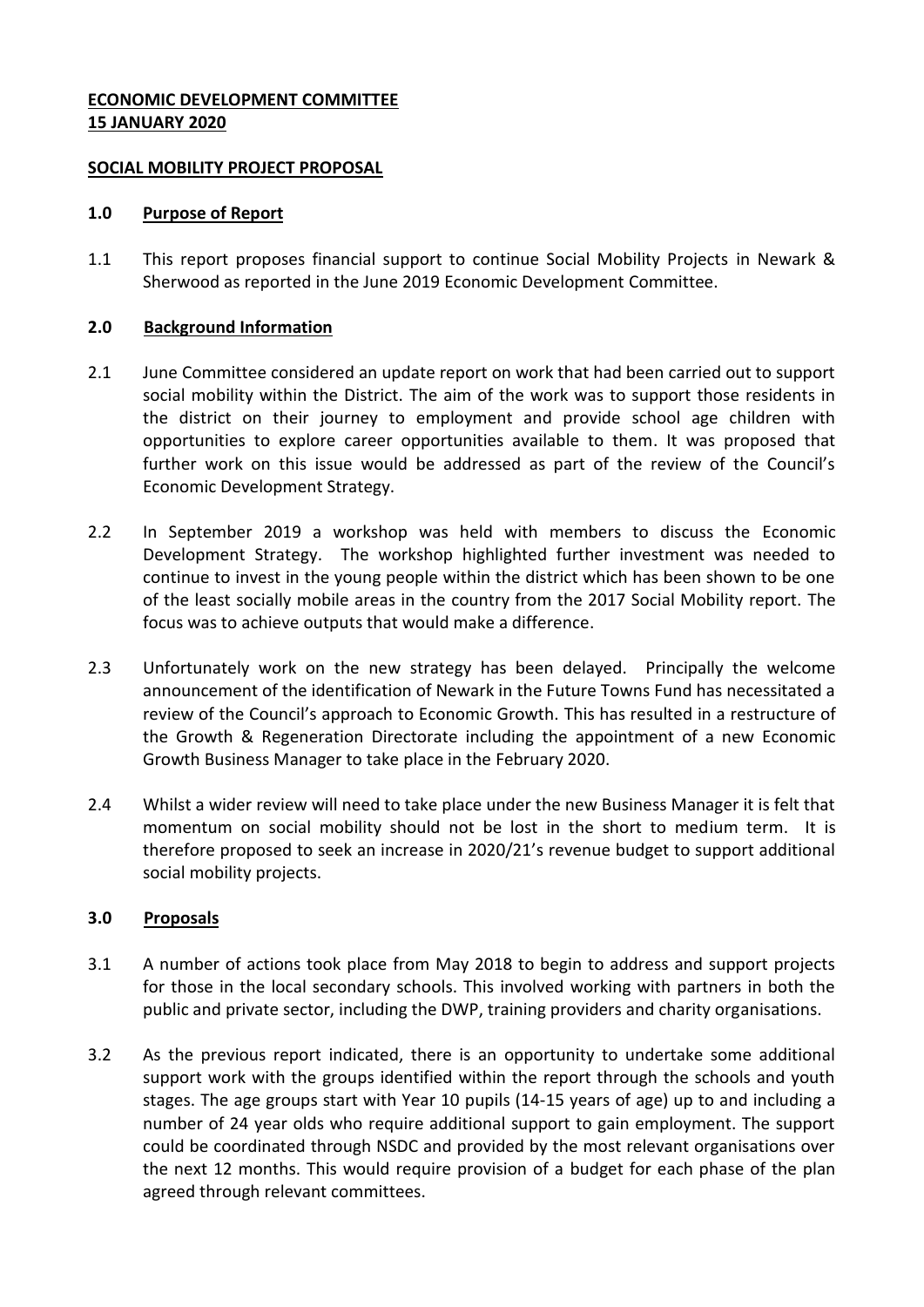## **Developing Employability Skills – Project in Partnership with Deere Apprenticeships.**

3.3 The Developing Employability Skills project was set up to provide the Year 10 students at Newark Academy with the opportunity to understand what skills their future employers would require. Their education and experience may make them eligible to apply for a job, but to be successful in most roles they will need skills that they are likely to develop over time. Some will be specific to the job, but the vast majority will be so-called 'soft skills' that can be used in any job or employment sectors. These soft skills are 'employability skills': they are what makes the young people employable. This area was highlighted at the D2N2 Skills Summit held in November 2019. Employers recognise young people are on a journey, but there are some things a number of young people do not bring when starting employment. These include resilience, self-development and the use of initiative. School staff and Deere Apprenticeships work together to determine the most appropriate units and methods of delivery. Each student will undertake 3 units. These include selfassessment to determine each student's strengths and areas for improvement. Applying for a job and Preparation for an interview follow to equip students with employability skills in preparation for them to make the transition from education to work; exploring all aspects of the selection and recruitment process. The project completed at Newark Academy in June 2019 proved to be a great success. The Head of Year and Head Teacher had nothing but praise for the staff delivering the course. . They were amazed at not only the standard of the course but how it was delivered to their students and "would very much like this to happen again. " To enable the course to be delivered again at Newark Academy but offering this also to The Magnus Academy and The Dukeries Academy would be the ideal. Match funding would be the way forward by working again in partnership with Deere Apprenticeship who are in the process of securing external funding for project delivery.

# **Newark and Nottinghamshire Agricultural Society (NNAS) Schools Project**

3.4 The NNAS project was set up to enable the Education Project already in place to provide much bigger and better practical farming challenges and experiences to the students attending the schools within the district. The project offered opportunities and experiences outside of the classroom for the young people, especially those from disadvantaged backgrounds. The funds received made a significant difference to the variety and amount of sessions delivered over the academic year 2018-2019, helping to meet the future skills needs of the local economy. In order to continue to deliver the number of sessions as part of the High Level Work Plan Objective 1: Schools and Businesses to another cohort of students further funding would be required. The support would continue to be coordinated through NSDC and provided by the NNAS in partnership with careers leads from within the schools.

# **Cognitive Behaviour Training**

3.5 The work was delivered by the Department of Work and Pensions (DWP) work coaches for the 18 -24 unemployed young people. 2 training sessions were run in July 2018 and March 2019 for a total of 20 young people. The feedback was very positive stating "*They felt that it was different from any other training they had attended, made a difference and was very helpful".* The social mobility gaps are still prevalent amongst the age group of disadvantaged young people. Newark and Sherwood has a strong economy with unemployment below the national average of 1.3% but opportunity is not available to everyone. This is a challenge which continually needs to be met. By injecting funds to work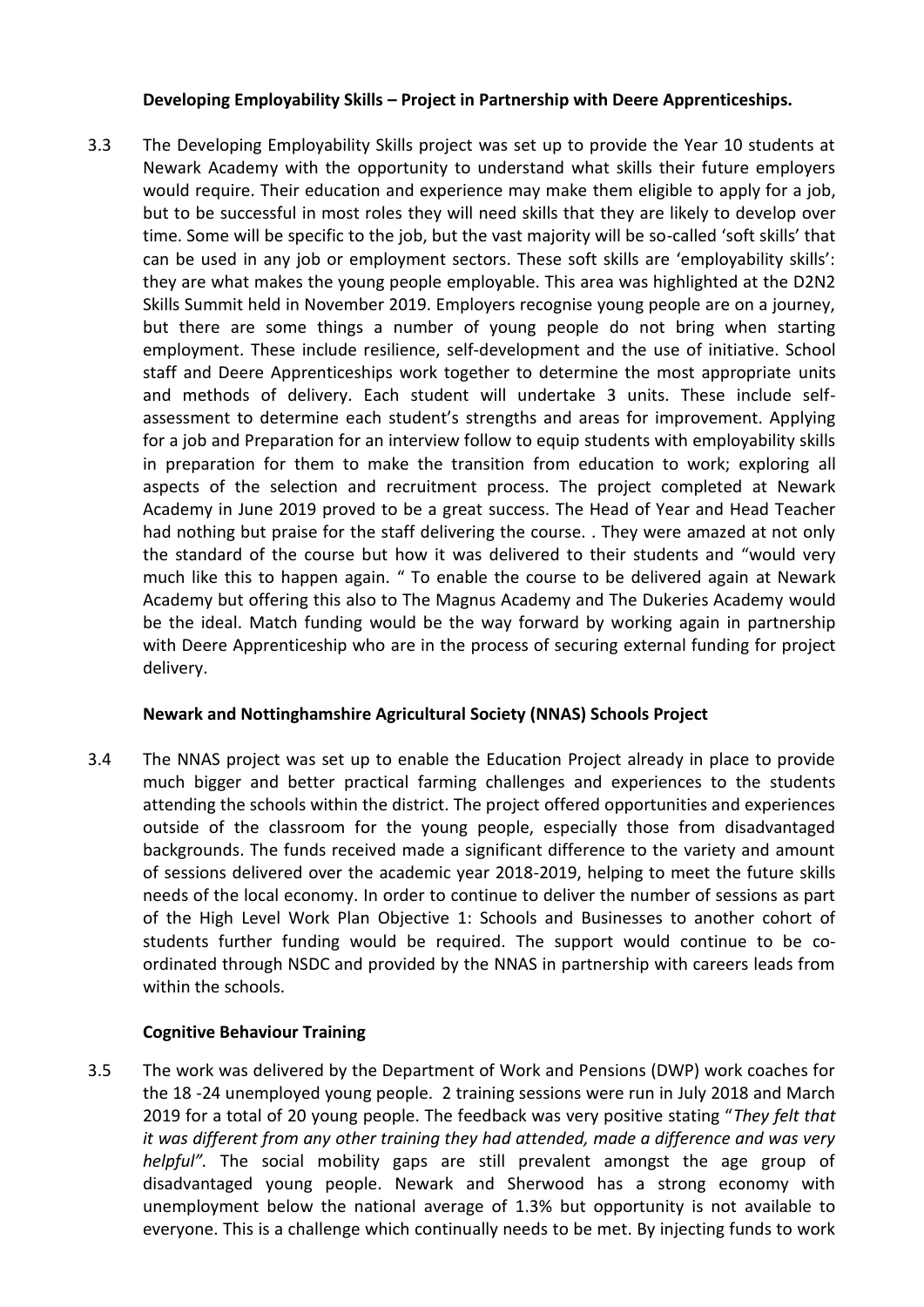with the 18-24 year olds who struggle to gain confidence to enter the workplace can only benefit the district.

## **Costings to Deliver a Partnership Programme**

3.6 Delivery of group "Developing Employability Skills" sessions across the 3 senior schools (Newark Academy, Magnus Academy and Dukeries Academy) for 2 cohorts per Year 10 students over 3 days is £4,000 x 3 totals £12,000 with the authority providing 50% funding and a possible 50% match funding coming from Deere Apprenticeships. In the event that Deere Apprenticeships are not able to match fund the programme the District Council would deliver a programme to the value of £6,000. Continued external provision of the NNAS School Project to be delivered in schools within the district would be £5,000. The delivery and support of a trainer to deliver one further Cognitive Behaviour Training session for 20 unemployed delegates within the 18-24 year old bracket would be £2,000. In total it is proposed that an additional £13,000 be allocated to the 2020/21 budget of A11851 49220 – Employment & Skills, in addition to the current proposed budget for the year.

## **4.0 Equalities Implications**

4.1 To continue to demonstrate the positive impact the District Council has on disadvantaged groups within the district.

### **5.0 Financial Implications – FIN19-20/7984**

5.1 The financial implications have been outlined in paragraph 3.6. The Economic Growth employment and skills budget for 2020/21 will require £13,000 revenue funding, this is in addition to the £20,000 currently proposed for 2020/21.

### **6.0 Community Plan – Alignment to Objectives**

6.1 Objective 8 of the Community Plan- "reduce levels of deprivation in target area and remove barriers to social mobility across the district" In particular key activity 8.4 require we "Work with partner to tackle social mobility by creating strategic cross-sector connections to improve aspirations and youth engagement"

# **7.0 Comments of Director(s)**

7.1 Whilst it would have been ideal to have completed the review of the Economic Development Strategy the opportunities that the Future Town's Fund presents has required a new approach as such it will be for the new Business Manager to complete this review process. In the meantime it will be important to ensure that continued good work on social mobility continues as proposed in this report.

### **8.0 RECOMMENDATIONS that:**

**a) the proposed approach to social mobility set out in section 3 of the report be approved; and**